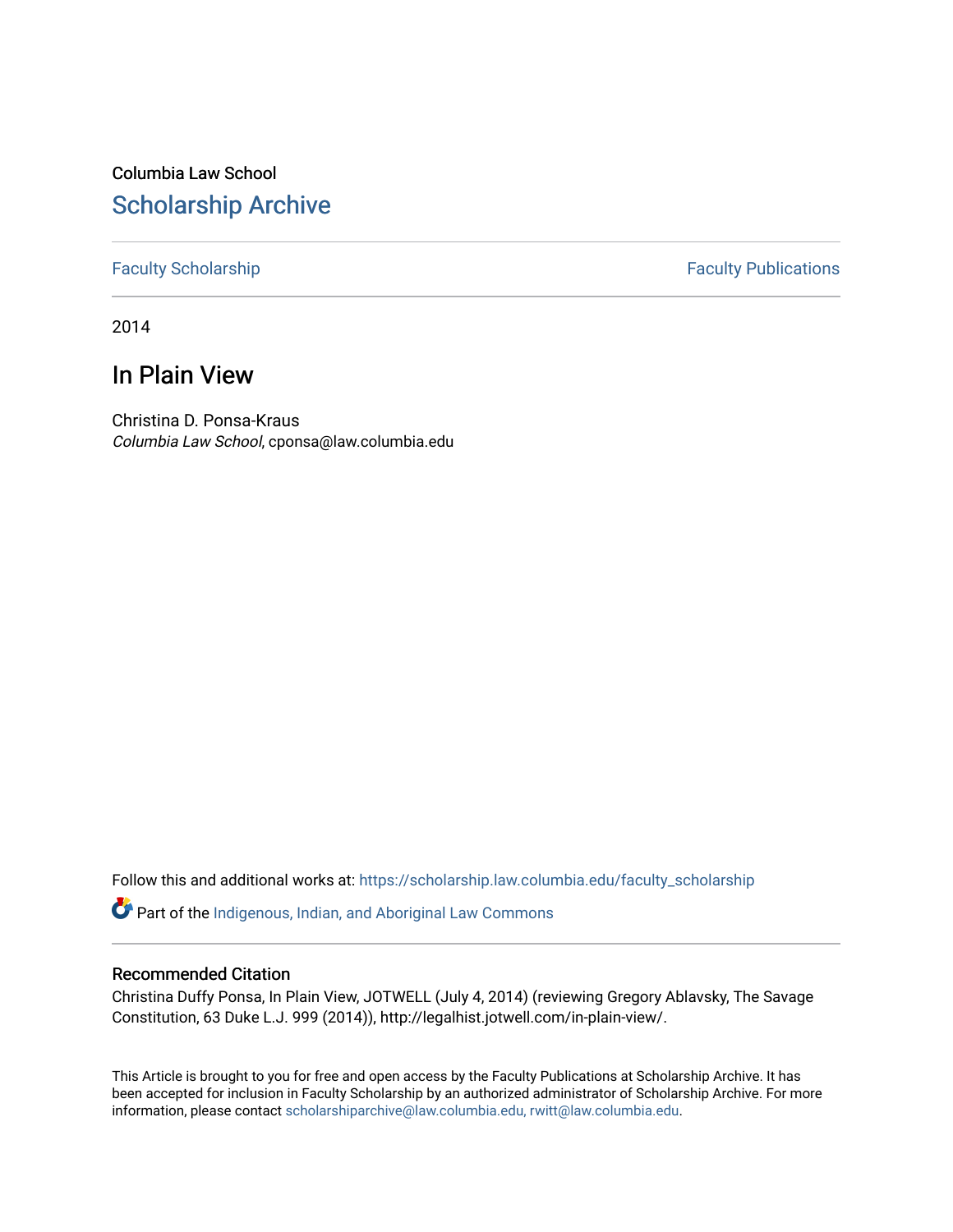## **In Plain View**

**Author :** Christina Duffy Ponsa

**Date :** July 4, 2014

Gregory Ablavsky, [The Savage Constitution](http://scholarship.law.duke.edu/cgi/viewcontent.cgi?article=3412&context=dlj), 63 **Duke L.J.** 999 (2014).

In this tightly argued and thoroughly engaging article, Gregory Ablaysky makes the case for a revisionist history of the U.S. Constitution that places Native American Indians at its center. While it isn't hard to show that conventional constitutional histories largely neglect Indians, it isn't easy to prove that such neglect is not benign. That is, it's one thing to argue that standard accounts should include a discussion of Indians, but it's another thing entirely to make a convincing case that core constitutional understandings would be fundamentally altered if historians fully and prominently integrated the history of relations with Indians into their narratives of the Constitution. Ablavsky aims for the latter, arguing that the history of the creation, drafting, and ratification of the Constitution should be rewritten with Indians in a leading role—and he does not miss the mark.

Ablavsky shows how concern over the problem of persistently hostile relations with Indians during the founding era informed James Madison's and Alexander Hamilton's competing Federalist arguments for a stronger central government. This isn't a modest proposal that we pause for a moment to consider how events on the periphery might shed some light on constitutional debates at the center. Rather, Ablavsky tells us that there is nothing at all peripheral about the frontier when it comes to founding-era debates about constitutional design. The problem of Indian relations, he argues, was central not only for settlers, but for the likes of Madison and Hamilton, and for their fellow delegates and the ratifying public, as they debated the best form of government for the nation they were building. Contesting views on how to solve that problem substantially contributed to shaping the visions they articulated for a more perfect Union, in ways constitutional historians have yet to recognize.

On the Madisonian account, which Ablavsky labels the "paternalist" view, "[o]nly scrupulous adherence to treaties [with Indians] and their rigorous enforcement against states and squatters… could avoid costly wars that had resulted from national weakness under the Articles" of Confederation. (P. 1037.) Such adherence and enforcement could only be accomplished with a stronger central government. On the Hamiltonian or "militarist" approach, in turn, "[o]verwhelming force alone seemed the solution to the problems of Indian affairs" (P. 1038), yet the force in question was to be aimed not at states and squatters, but at tribes—the "natural enemies" of the United States, in Hamilton's words (quoted at id.). According to Ablavsky, these competing understandings of the problem, and of what to do about it—paternalist on the one hand, militarist on the other—informed arguments at the convention not only concerning what became the Indian Commerce Clause, but also a range of related constitutional provisions. The Madisonian understanding comes into view in provisions directly involving treaties, including the Treaty Clause itself, the Supremacy Clause (with its inclusion of treaties), and the prohibition on states entering into "any Treaty, Alliance, or Confederation" (where the elimination of the words "with any King, Prince or State," which had appeared in the analogous provisions in the Articles, meant that the language now "prohibited the sort of state treatymaking that had been so problematic under the Articles." (P. 1043.) It is also apparent in the Property Clause (a.k.a. the Territory Clause), which gave Congress "explicit authority for the legally dubious Northwest Ordinance" (P. 1044), a document containing a provision on relations with Indians that "strongly reflected the Madisonian vision for the West" (P. 1045). Ultimately, however, it was the Hamiltonian or "militarist" approach to the problem of Indian relations that prevailed, according to Ablavsky, who makes the argument based not only on other textual evidence (for example, the removal of the qualifier "foreign" from the Guarantee Clause now "required federal military intercession if Indians attacked" (P. 1047), and the provisions concerning military affairs "remedied weaknesses that had plagued the United States in its earlier dealings with Natives" (P. 1050)**)**, but also on structure (the states' retention of considerable power within their borders had important and recognized implications with respect to Indian affairs) and on what one might call "spirit,"